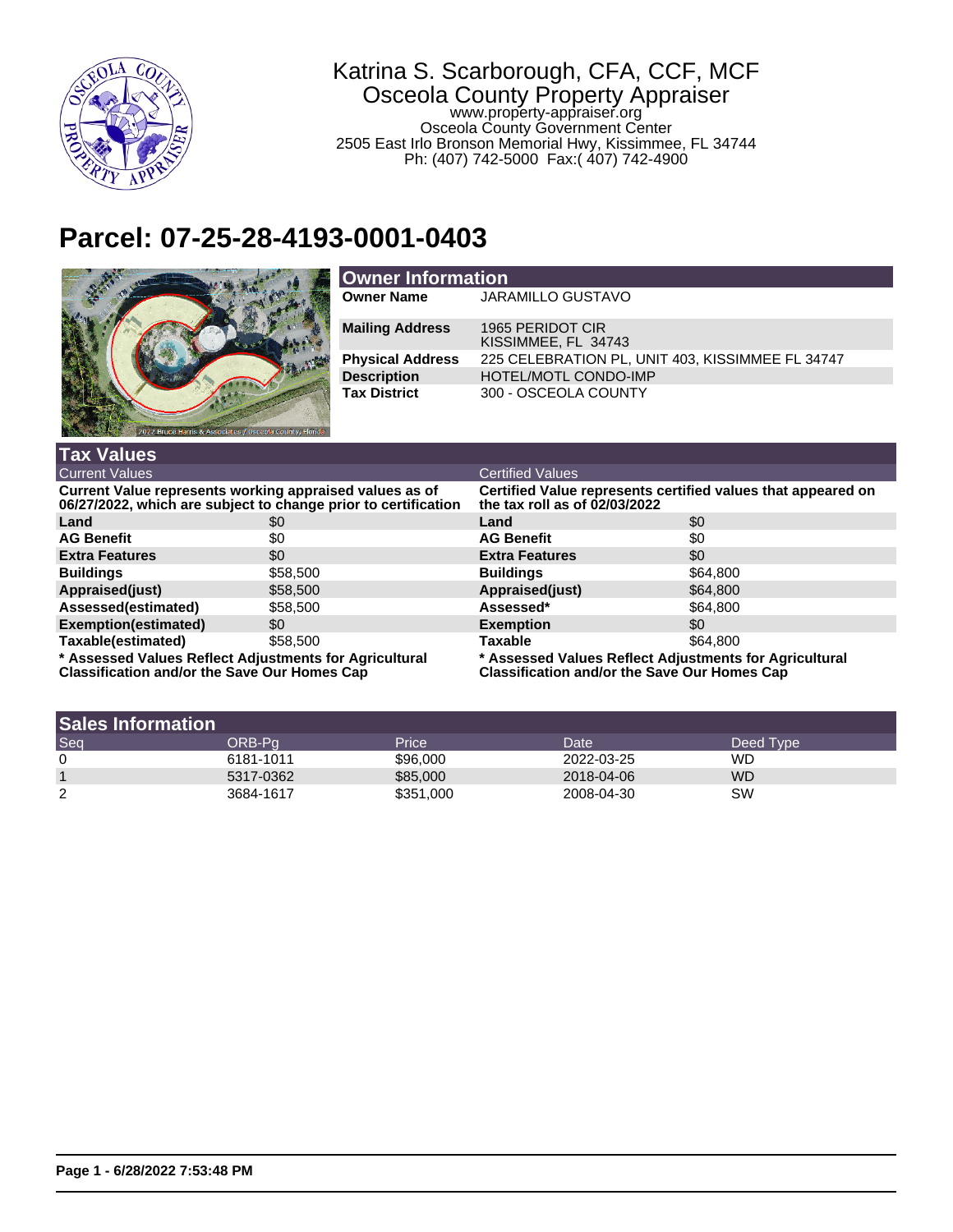| Land Information - Total Acreage: 0.02 |        |       |           |            |
|----------------------------------------|--------|-------|-----------|------------|
| <b>Land Description</b>                | Units  | Depth | Land Type | Land Value |
| <b>CONDO SQUARE FEET</b>               | 751.00 | 0.00  | SF        | \$7,500    |

| <b>Building Information</b> |                            |                      |                                                                      |
|-----------------------------|----------------------------|----------------------|----------------------------------------------------------------------|
| <b>Building 1</b>           |                            |                      |                                                                      |
| <b>Description</b>          | <b>CONDO - HOTEL/MOTEL</b> | <b>Bedrooms</b>      |                                                                      |
| <b>Year Built</b>           | 2008                       | <b>Bathrooms</b>     |                                                                      |
| Value                       | \$58,500                   | <b>Fixtures</b>      |                                                                      |
| <b>Actual Area</b>          | 751                        | <b>Roof Cover</b>    | <b>15 CONCRETE</b>                                                   |
| <b>Heated Area</b>          | 751                        | <b>Exterior Wall</b> | (0.40) 7 FRAME STUCCO  <br>(0.60) 10 CONCRETE BLOCK<br><b>STUCCO</b> |
| Building 1 subarea          |                            |                      |                                                                      |
| <b>Description</b>          | Code                       | <b>Year Built</b>    | <b>Total Sketched Area</b>                                           |
| <b>BASE AREA</b>            | <b>BAS</b>                 | 2008                 | 751                                                                  |
|                             |                            |                      |                                                                      |

|  | <b>Legal Description</b> |  |
|--|--------------------------|--|
|  | .                        |  |

Legal Description MONA LISA AT CELEBRATION A CONDO HOTEL CB 12 PG 48 OR 3585/612 UNIT 403